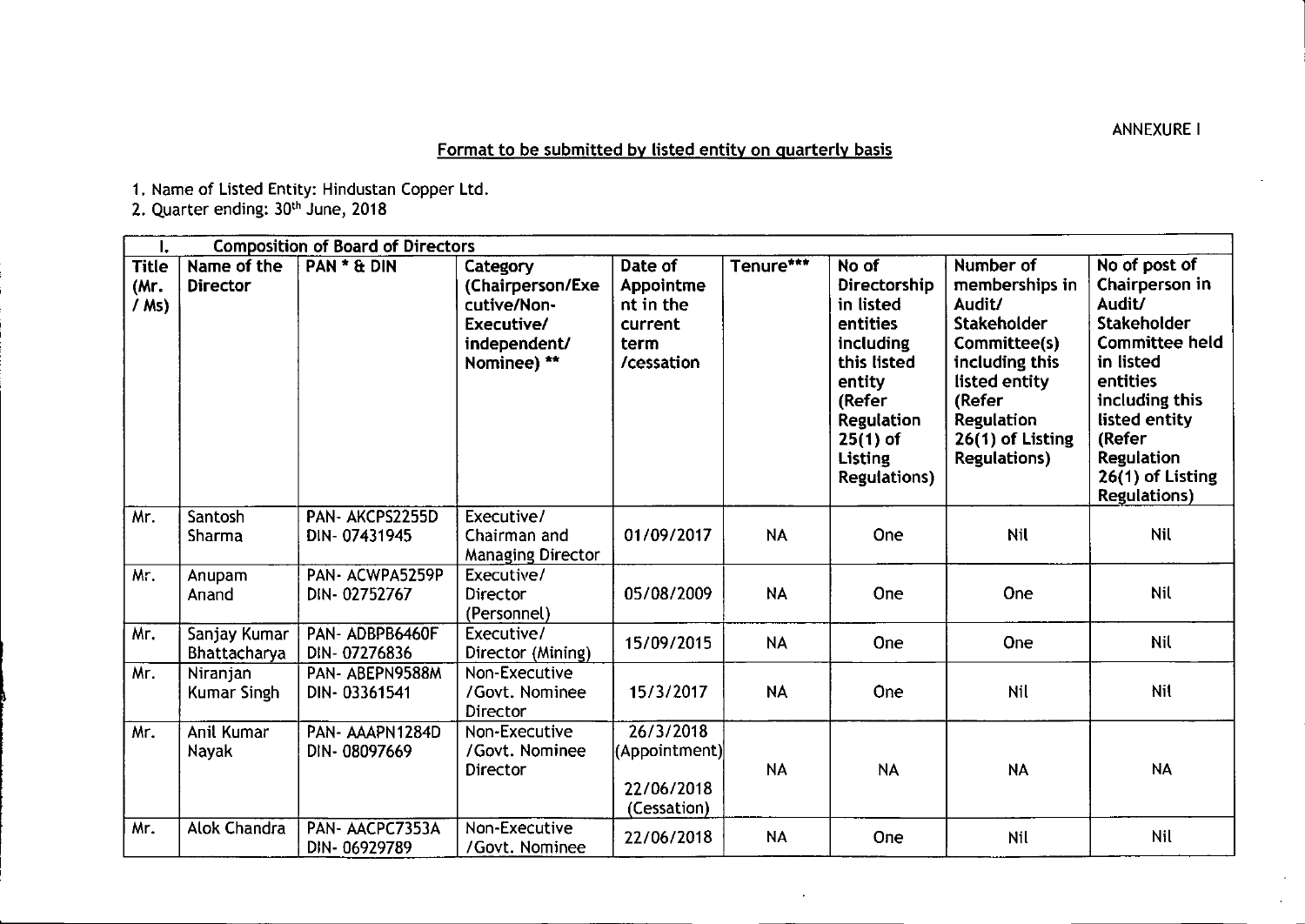|      |                                  |                                 | Director                                  |                                                          |           |            |            |            |
|------|----------------------------------|---------------------------------|-------------------------------------------|----------------------------------------------------------|-----------|------------|------------|------------|
| Mrs. | Simantini<br>Jena                | PAN- ACRPJ6937E<br>DIN-07346980 | Non-Executive/<br>Independent<br>Director | 17/11/2015                                               | 36 months | One.       | <b>One</b> | <b>Nil</b> |
| Mr.  | Hemant<br>Mehtani                | PAN- ACVPM3453C<br>DIN-02875561 | Non-Executive/<br>Independent<br>Director | 17/11/2015                                               | 36 months | <b>One</b> | Nil        | Two        |
| Mr.  | Dileep Raj<br>Singh<br>Chaudhary | PAN-AAVPC7061J<br>DIN-00269508  | Non-Executive/<br>Independent<br>Director | 01/12/2015                                               | 36 months | <b>One</b> | Two        | Nil        |
| Mr.  | Niranjan Pant                    | PAN- AAXPP0529N<br>DIN-00229550 | Non-Executive/<br>Independent<br>Director | 01/12/2015<br>(Appointment)<br>01/04/2018<br>(Cessation) | 28 months | <b>NA</b>  | <b>NA</b>  | <b>NA</b>  |

• PAN number of any director would not be displayed on the website of Stock Exchange

\*\* Category of directors means executive/non-executive/independent/Nominee. if a director fits into more than one category write all categories separating them with hyphen

••• to be filled only for Independent Director. Tenure would mean total period from which Independent director is serving on Board of directors of the listed entity in continuity without any cooling off period

| <b>Composition of Committees</b><br>Ш.               |                                               |                                                                                 |  |
|------------------------------------------------------|-----------------------------------------------|---------------------------------------------------------------------------------|--|
| <b>Name of Committee</b>                             | <b>Name of Committee members</b>              | <b>Category (Chairperson/Executive/Non-</b><br>Executive/independent/Nominee) * |  |
| 1. Audit Committee                                   | Shri Hemant Mehtani - Chairman                | Non-Executive/Independent Director                                              |  |
|                                                      | Smt Simantini Jena - Member                   | Non-Executive/Independent Director                                              |  |
|                                                      | Shri S K Bhattacharya - Member                | Executive / Director (Mining)                                                   |  |
| $\mathbf{F}$<br>Nomination<br>2.<br><b>Committee</b> | Remuneration   Shri Hemant Mehtani - Chairman | Non-Executive/ Independent Director                                             |  |
|                                                      | Smt. Simantini Jena - Member                  | Non-Executive/Independent Director                                              |  |
|                                                      | Shri Dileep Raj Singh Chaudhary -<br>Member   | Non-Executive/Independent Director                                              |  |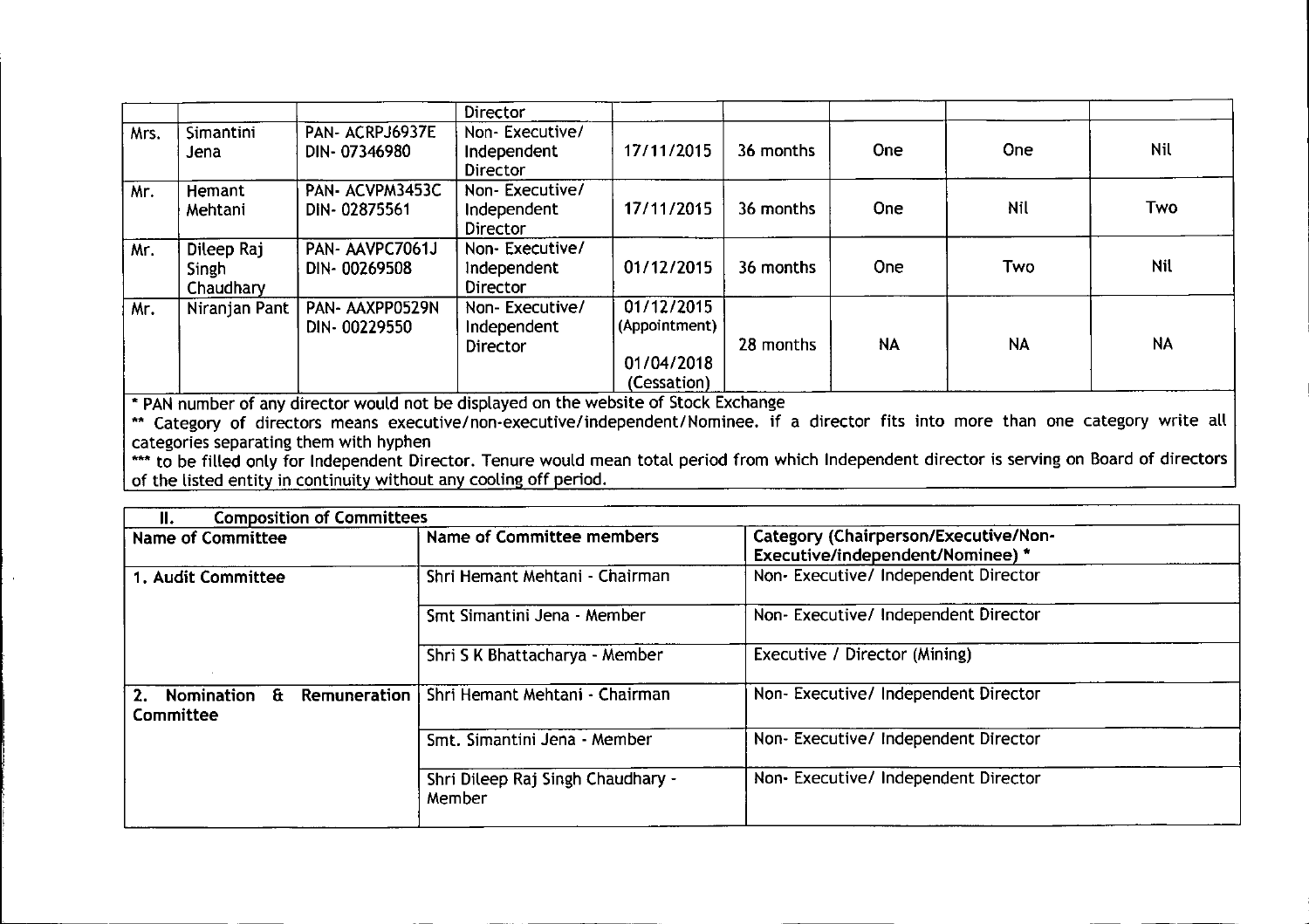| 3. Risk Management Committee (if   NA<br>applicable) |                                               | <b>NA</b>                                                                                                                                      |
|------------------------------------------------------|-----------------------------------------------|------------------------------------------------------------------------------------------------------------------------------------------------|
| <b>Stakeholders</b><br><b>Committee</b>              | Relationship   Shri Hemant Mehtani - Chairman | Non-Executive/Independent Director                                                                                                             |
|                                                      | Shri Anupam Anand- Member                     | Executive/Director (Personnel)                                                                                                                 |
| separating them with hyphen                          |                                               | * Category of directors means executive/non-executive/independent/Nominee. if a director fits into more than one category write all categories |

| Meeting of Board of Directors<br>III. |                                    |                                               |
|---------------------------------------|------------------------------------|-----------------------------------------------|
| Date(s) of Meeting (if any) in the    | Date(s) of Meeting (if any) in the | I Maximum gap between any two consecutive (in |
| previous quarter                      | relevant quarter                   | number of days)                               |
| 31.1.2018                             | 21.4.2018, 25.5.2018 and 30.5.2018 | 79 days                                       |

| <b>Meeting of Committees</b><br>IV.                                                                                                   |                                                |                                                                   |                                                                                |  |  |
|---------------------------------------------------------------------------------------------------------------------------------------|------------------------------------------------|-------------------------------------------------------------------|--------------------------------------------------------------------------------|--|--|
| Date(s) of meeting of the<br>committee in the relevant<br>quarter                                                                     | Whether requirement of<br>Quorum met (details) | Date(s) of meeting of the<br>committee in the previous<br>quarter | Maximum gap between any two<br>$^1$ consecutive meetings in number of<br>days* |  |  |
| Audit Committee: 25.5.2018 and<br>30.5.2018                                                                                           | Yes (three out of three)                       | 31.1.2018                                                         | 113 days                                                                       |  |  |
| * This information has to be mandatorily be given for audit committee, for rest of the committees giving this information is optional |                                                |                                                                   |                                                                                |  |  |

| <b>Related Party Transactions</b>                                          |                                                |  |  |
|----------------------------------------------------------------------------|------------------------------------------------|--|--|
| <b>Subject</b>                                                             | Compliance status (Yes/No/NA) refer note below |  |  |
| Whether prior approval of audit committee obtained                         | <b>NA</b>                                      |  |  |
| Whether shareholder approval obtained for material RPT                     | NA                                             |  |  |
| Whether details of RPT entered into pursuant to omnibus approval have been | <b>NA</b>                                      |  |  |
| reviewed by Audit Committee                                                |                                                |  |  |
| <b>NAto</b>                                                                |                                                |  |  |

Note

1. In the column "Compliance Status", compliance or non-compliance may be indicated by Yes/No/N.A. For example, if the Board has been composed in accordance with the requirements of Listing Regulations, "Yes" may be indicated. Similarly, in case the Listed Entity has no related party transactions, the words "N.A." may be indicated.

 $\overline{2}$ . If status is "No" details of non-compliance may be given here.

VI. Affirmations

1. The composition of Board of Directors is not in terms of SEBI (Listing obligations and disclosure requirements) Regulations, 2015 since